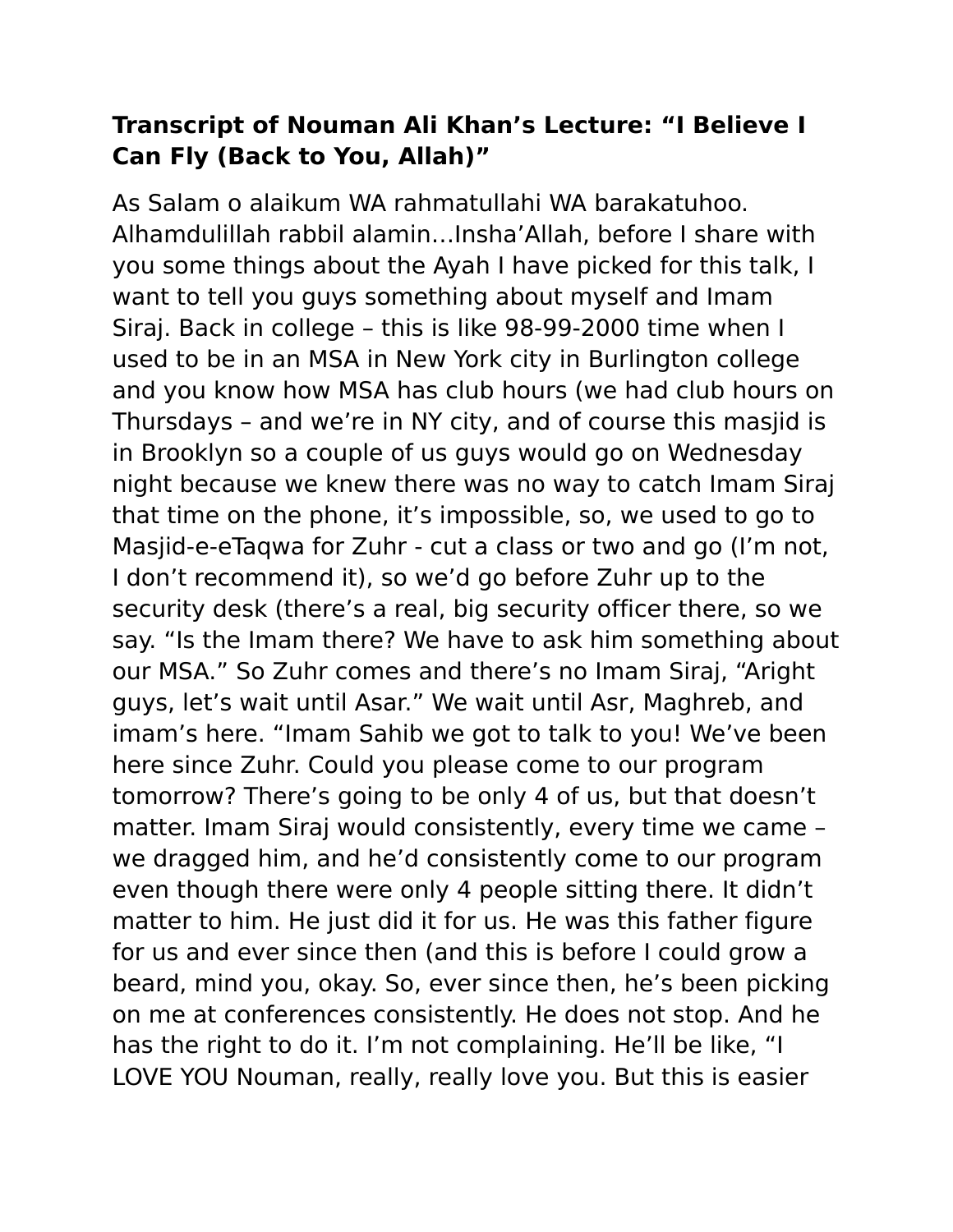on me. But you know what he'd used to do back in the day? I'd be sitting, back in the audience somewhere, and in the middle of his talk – out of nowhere – he'd say, "Where's Nouman? I know you here!" Oh God!

1. But anyhow, what I wanted to talk to you about in these few minutes is Insha'Allah o Ta'Allah. I have to give you guys credit for picking the weirdest titles for speeches you know. You've beat the MSA and other conferences in strange titles. "I Believe I Can Fly?" Are you serious? First time I thought, is this going to be about drugs? What is it really about? And the title of these speeches apparently for me is I love you, bro. So, you can basically take that anywhere you can. But I'll take it to what I think is an appropriate discussion, an important one especially for young Muslims. Some of the older Muslims here have suffered as a result of that understanding, and internalizing some of these things in their lives. Look, I say this in a lot of my talks but the most important relationships you have are the relationships that are not in public; the most important relationships you and I have are in our homes; in our private lives. Even if you have a great reputation outside but have a horrible relationship with your brother, your own sister, your own parents, your own close friends – you don't have good relationships with them, you end up in an argument them very, very quickly, very easily you lose your temper with them, or they lose their temper with you. Or you notice that everyone in your family is upset with you for some reason. Then there is a problem; then it doesn't matter what the people on the outside think of you. It's all hollow; it's all empty because those relationships are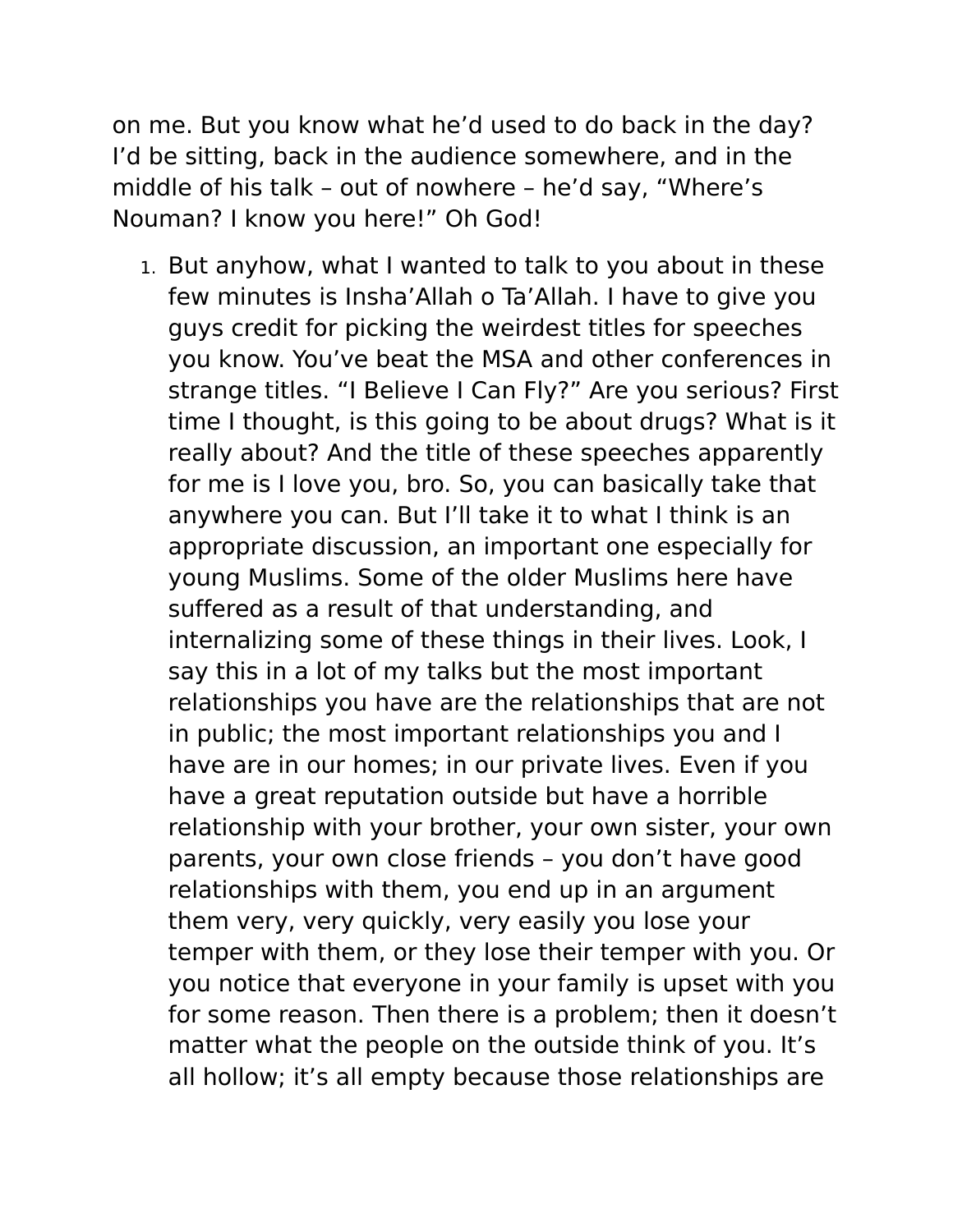just of acquaintances. These are just people who know about you, they don't know you. The people that know you aren't happy with you. That should tell you something about yourself; that should tell me something about myself. And that's something that needs a lot of work. And I tell you; in Islam we talk about big things and sometimes overlook what we think are little things. But Allah doesn't let us do that in His Qur'aan. You know, we talk about Islam coming to all the world and institutions, and universities, and we have big visions. I share those visions but at the same time, our Deen makes us start at the level of the individual, forces us to fix the situation inside our household first so we can build a better society. Our Deen teaches us that a building block of a good society is the family first. The ducks going together you know – the geese, I'm sorry, the geese; they're going together.

So, on that note, I want to share something with you; something about jealousy. What is the first murder that happened in human history? Anyone know? Call it out. (Aside: "I'm over five minutes? Okay. I'll hold this closer.")

Go ahead and tell me: First murder in history: Habeel and Qabeel; an act of jealousy; an act of jealousy between siblings. Yes? Even before that crime, the first act of jealousy - or sin - or the first act of disobedience directly to Allah that we know, can also be found rooted in jealousy; The jealousy of Iblis against…against? Adam (as)! Jealousy is serious business. And jealousy is so powerful that even if you grow up in a good household…Yaqoob (as) is an awesome father; I cannot question his parenting; I can't. As a matter of fact, I've said this many times before: when the Qur'aan talks about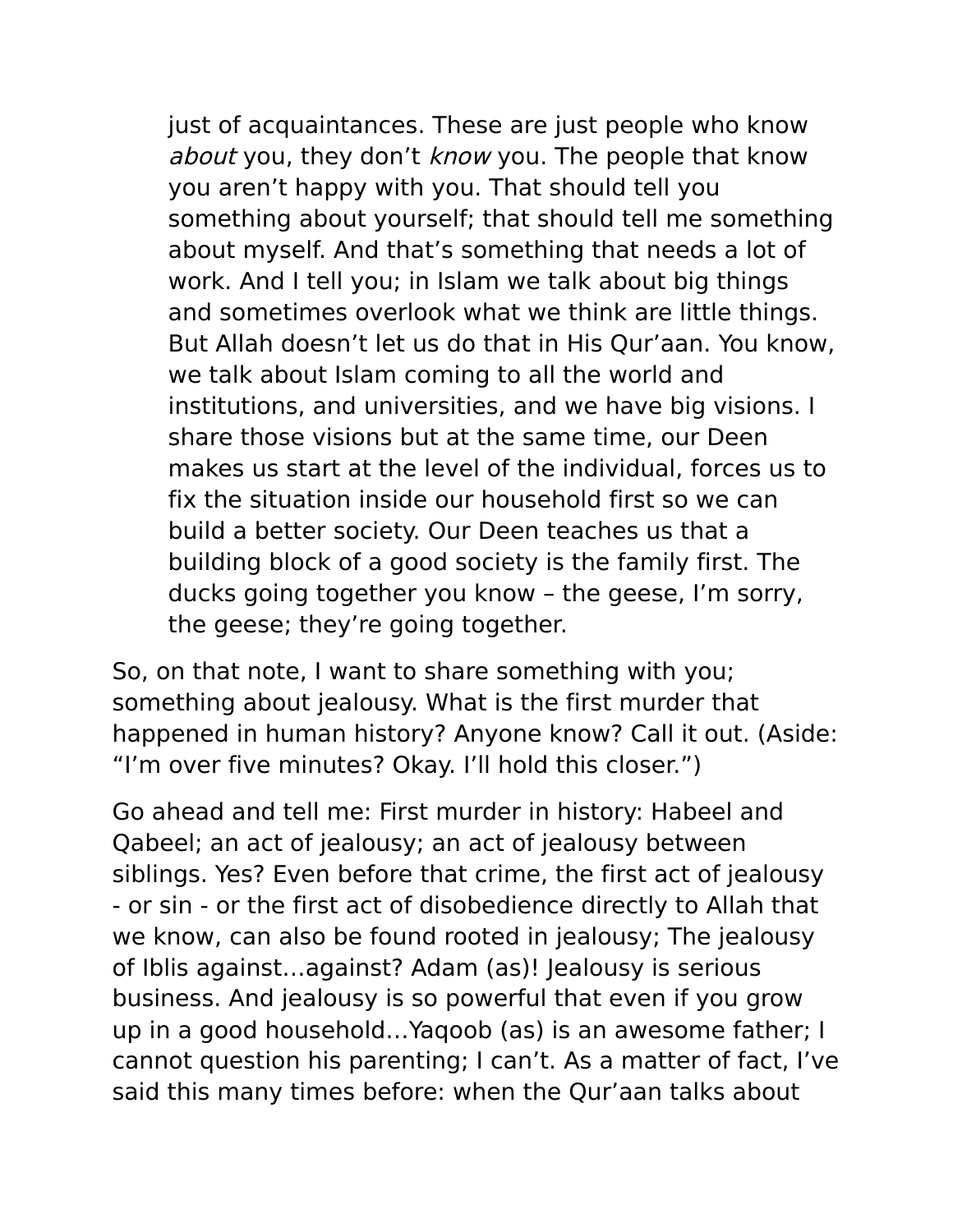role models of fathers, it keeps going back to Yaqoob (as). Yaqoob is highlighted as a model for fathers and how you are supposed to be with your children. And yet, even in that beautiful, amazing household that was three generations of prophets: Ibrahim (as), Ishaaq (as), and Yaqoob (as) and their sibling, Yusuf (as) – fourth generation too. Even in that household trouble makes its way as a result of what? Jealousy between siblings; sibling rivalry they call it nowadays, right? Now, tell me this: how many of you have siblings by the way so I know just know who I'm talking to; or Muslims...and pretty much all of us have siblings. We don't do single child; that's not our style. Like "Only one? Aren't you bored?" You know. So, as our children are coming up and as I came up, as you come up, sometimes Dad gets angry with you and the first thing that comes in your head is, "How come he doesn't get mad at him? How come he's always picking on me? How come my mom keeps telling me, 'Why can't you be more like your sister? I hate her! Now I hate her more because mom wants me to be like her. I can't *stand* her!" And that rivalry grows and you have friends outside and your sister walks into the room and you say, "Get out. These are *my* friends here! These are my friends and you can't have any of those! And then when your friends leave the house you say, "Were you talking to my friend? Don't talk to my friends." You know what's going to happen. Rivalry between sisters; rivalries between brothers, you know; always fighting over stuff. "No bro, that's my shirt! What! You always do that! I hate you. And you beat each other up and Dad comes because we are Muslim fathers (and Muslim fathers are awesome) and they do one of two things: One, they punish the guy closest to them (that's like one justice system in the Muslim home, "Hey!" That's one. And two: (this is also pretty amazing we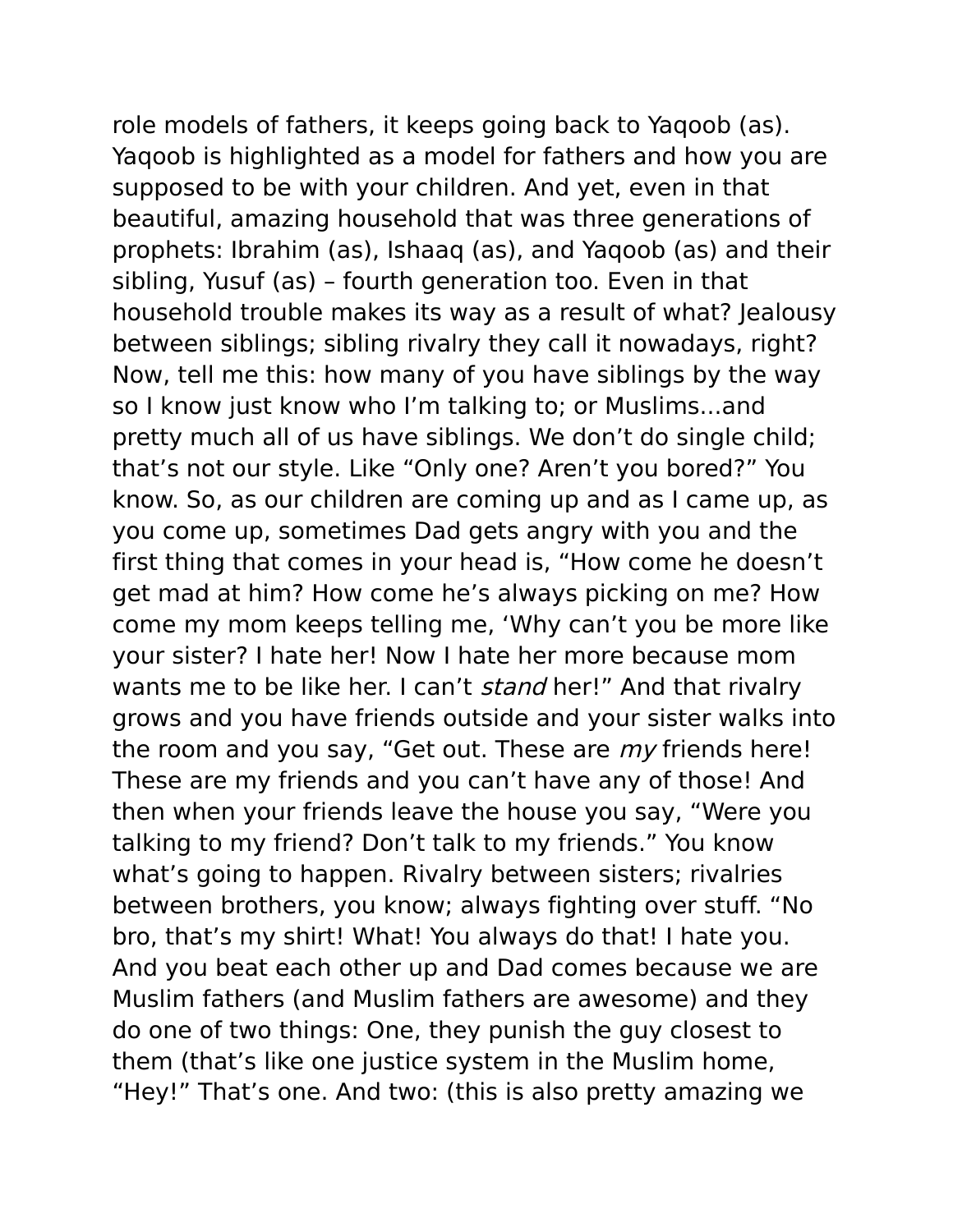should have equal rights and lets gather the entire extended family and punish all of them, right? And as you're all getting punished you blame that one: "Because of this…I can't stand him! You know, in childhood these things are funny, but they grow, and they grow, and they grow until eventually you're going to have a family of your own and you're not going to be calling your brother or your sister because of some things that have been brewing for a very, very long time. And I tell you now – as a matter of fact – I think that one of the people who understands me better than anybody else is my older sister. I can talk to her when I can't talk to; even my mom I can't talk to about some things or my wife. Nobody will understand like my older sister. And she's very different from me; we're like polar opposites; we get on each other's nerves; we do. But, when it comes to certain things, I know that the only one that will understand what I'm saying is her. And she knows that the only one that will understand her is me. So we call each other and talk about that stuff, you know. Siblings have to have a lot of love for each other. And you know it's amazing. Some things Allah put inside of us, you'll be beating each other to death at home like you're two guys pounding each other; and then you go to school and somebody says something about your little brother and you go, "Hey! What did you say about my brother? It's MY brother! I get to punch him in the face. You don't talk to my brother like that! You know, you're so protective of him on the outside and it's time to be protective of your siblings inside the home, too. They have to be your best friends. Fighting's going to happen; it's inevitable. Jealousy should never be there. A little bit of quarrel here and there, it's a part of growing up. There's nothing wrong with it. I don't say there's anything wrong with it, you know. But there has to be a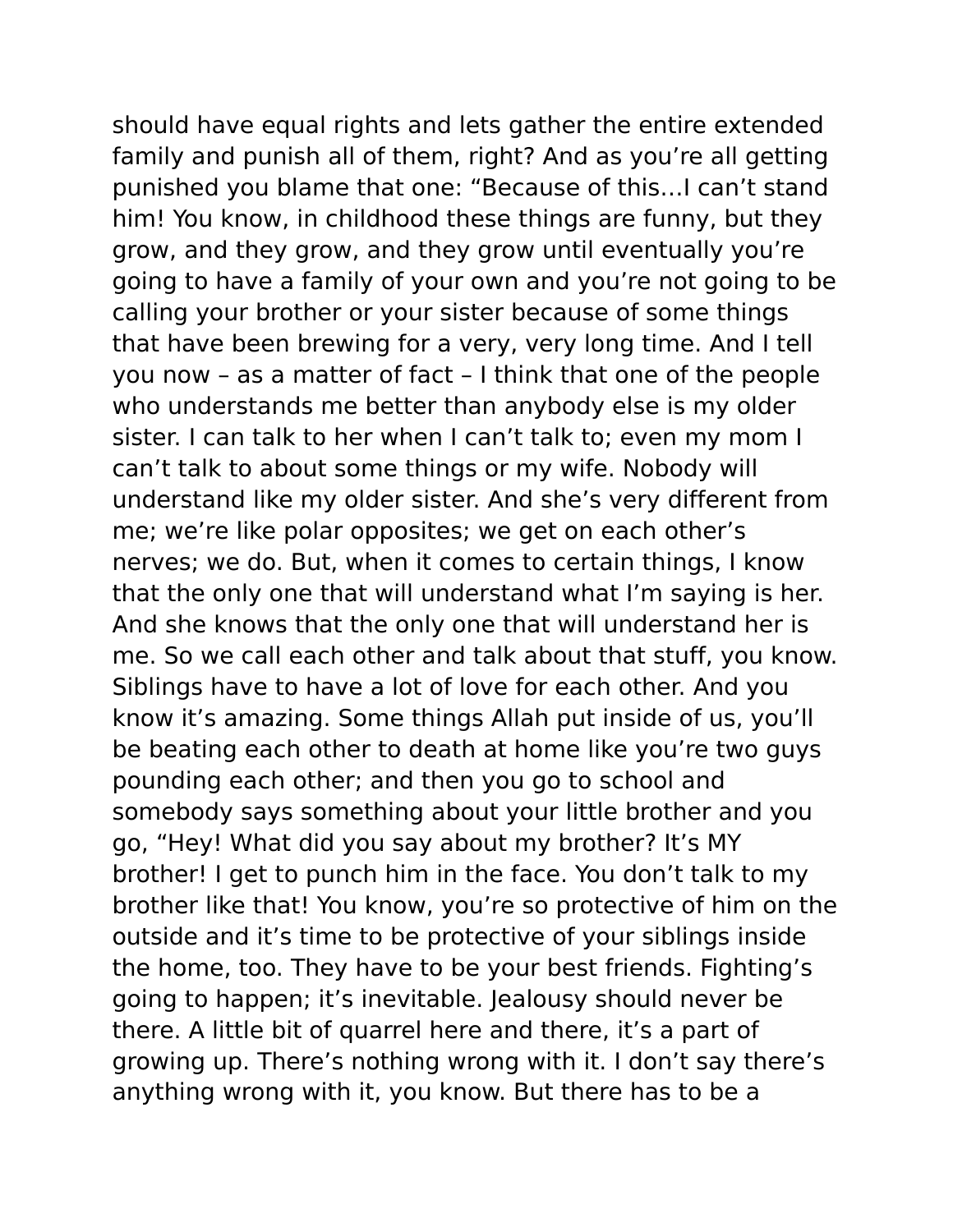healthy atmosphere. A lot of your parents are worried because they're noticing that all you do when you talk is they fight; every time they interact with each other, they fight. You know, they don't want the other to be around. And with girls it's even more complicated; it's really, really complicated with girls. My girls will tell me:

"Abba, she looked at me!" "

"Okay, okay, calm down. Don't look at her!"

"I wasn't looking at her!"

So complicated!

"She always says I'm looking at her."

You know. But - to some level - this is natural. But at another level, it's "Mom loves her more." "Mom loves him more." "Dad always praises him and always puts me down. My failures are the result of the love I don't get. I'm messed up 'cos of that guy. My little brother went to med school and I'm still like, you know, super-duper awesome senior trying to figure out what major I'll take and I'm twenty-eight years old and I'm not sure you know. I've met those guys. I've bet those twenty-eight, twenty-nine year old guys who "So, you've been in college? So, what's your major? "I don't know; I need to change it. How many times, bro? You know. Then when you get deep into a conversation, you know my brother, he's just really smart, you know. Allah gave him the good genes. Apparently He gave you a Jinn and gave him a gene. Right? Don't blame your inadequacy on somebody else. And the easiest target is your sibling, or your parents: "My parents didn't give me…" Stop blaming others. (Arabic) Excuses are nothing but lies; that's all they are. So, let's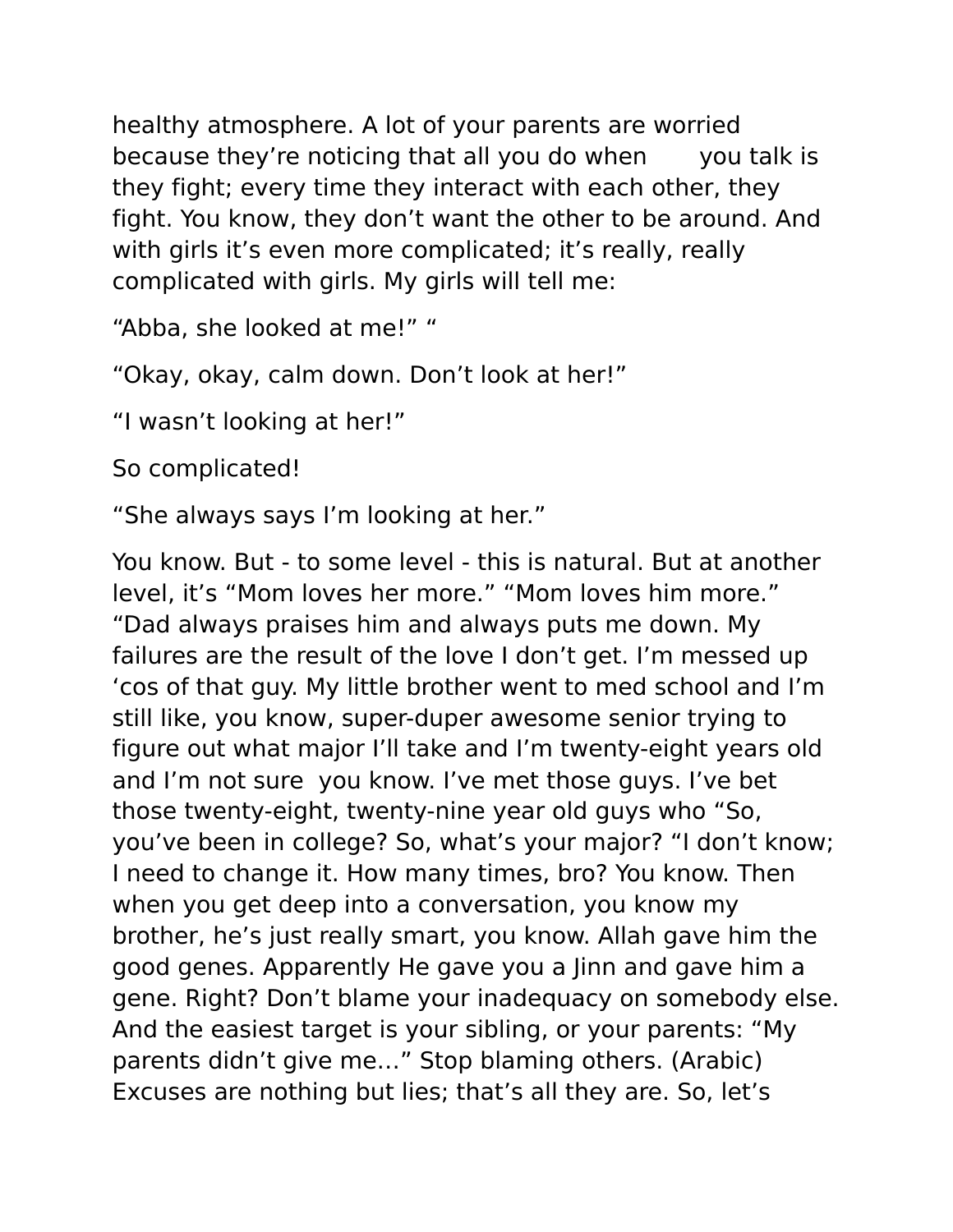listen to what Allah azowajan has to say. A very powerful statement: Walaa tatamannow (Suratun Nisa). By the way, before I tell you what the ayah means, where it is in soorah al Nisa is also remarkable. Right before this ayah, Allah was talking about major sins. Major sins. Allah azza wajal says right before this ayah that "in tajtaniboo kaba-ira matunhawna AAanhu nukaffir AAankum sayyi-atikum wanudkhilkummudkhalan kareema(nisa:31)" (If you avoid the major sins which you are forbidden, We will remove from you your lesser sins and admit you to a noble entrance [into Paradise]).

If you were to be able to stay away from the major sins, the major big things that you have been forbidden from: murder, ribah, haram consumption, those kinds of things…if you can stay away from that big stuff, I'll forgive your sins. We will bury away from you your evil deeds. And look at the language: "We will enter you into a gracious entrance"; in other words, you can say, the gate itself will be beautiful in paradise. The gate is going to be grand; it's going to be big. Allah says, "No, the gate will be noble. In other words, anybody walking through it is being honored. They're being like – you know – inaugurated. You're being commemorated as they walk in. So, honor is mentioned; dignity is mentioned. And in the very next ayah, Allah talks about people that have low self-esteem. They don't have enough respect for themselves. In the previous ayah Allah said I want you to go through a noble gate "mudkhalan kareema". And the entrance that is noble in itself. And the next ayah Allah says "Wala tatamannaw ma faddalaAllahu bihi baAAdakum AAala baAAd"(nisa:32) (And do not wish for that by which Allah has made some of you exceed others. )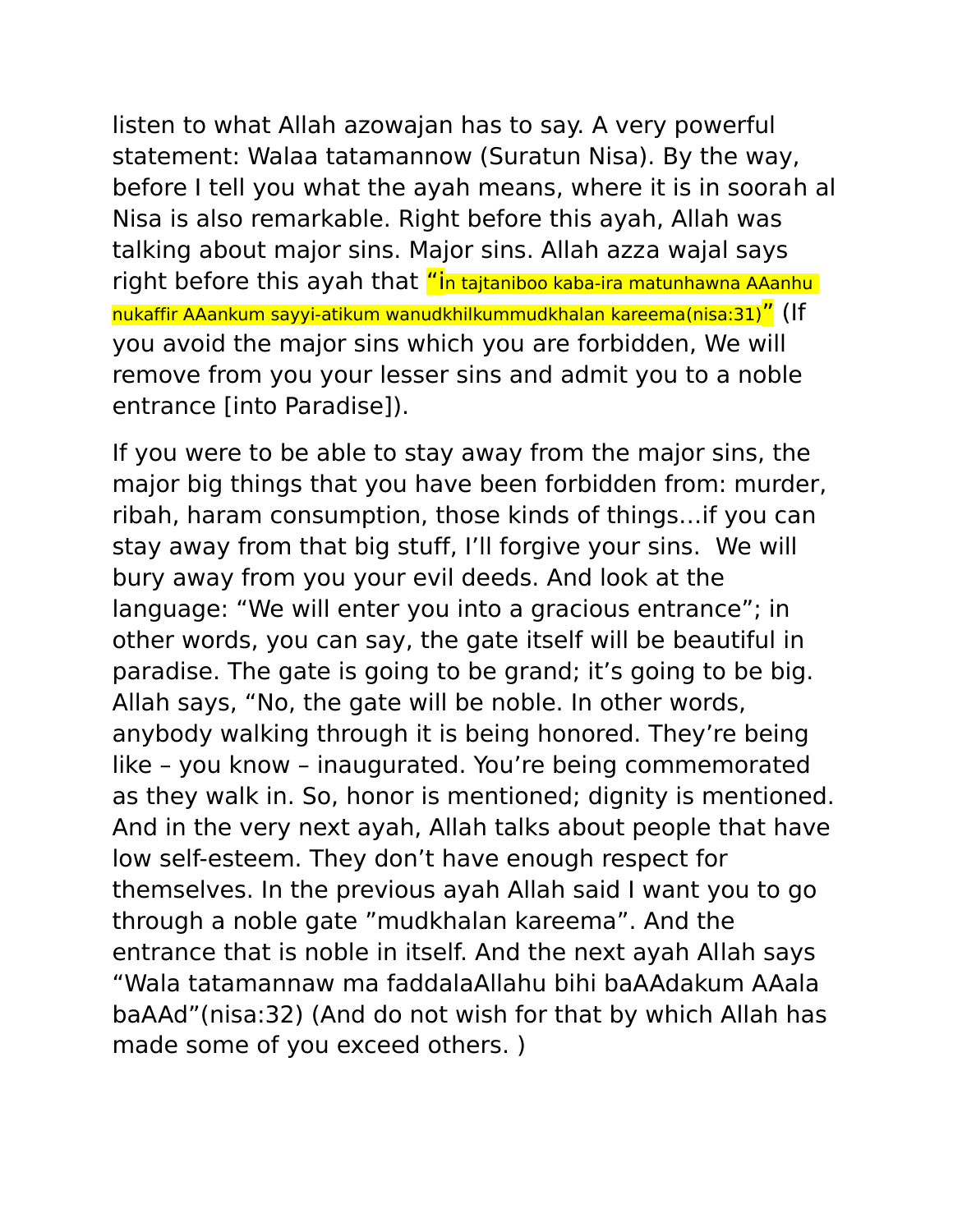Don't wish for things Allah favored others with. Allah gave your sibling better physical strength; he gave you better intellect. He gave him a more mathematical line; he gave you a more creative mind, artistic mind. You know. So, what I'm trying to get across is Allah forbade us from wishing I wish I could be taller. I wish I was the older brother…I wish I was like my sister. I wish I was this. I wish I was that. You know, what Allah has given you is good. It's a favor from Allah. And wishing for something else is actually a negation of Alhamdulillah. When you and I say Alhamdulillah, we are grateful to Allah for what He has given us, not what we wish he had given us. Alhamdulillah, already it's a statement of self-esteem. You're already grateful happy content with what Allah has given you, what Allah has given me. Don't try to be somebody else. Just be yourself and acknowledge that what you have is a gift from Allah azza wajal. And then he adds and sometimes this happens between brothers and sisters:

"You know, my brother gets to go outside; I don't get to hang out late at night." "My brother gets to do everything; I don't get to do anything," the sister says. Allah says Arabic "lirrijali naseebun mimma iktasaboowalinnisa-i naseebun mimma iktasabn(nisa:32)".(For men is a share of what they have earned, and for women is a share of what they have earned).

For men they have a portion from what they're going to earn. For women they're going to have a portion from what they're going to earn and noting more. In other words, what you get in this world is trivial compared to what you're going to earn with Allah. What you have to earn with Allah is equal opportunity on getting the pleasure of Allah.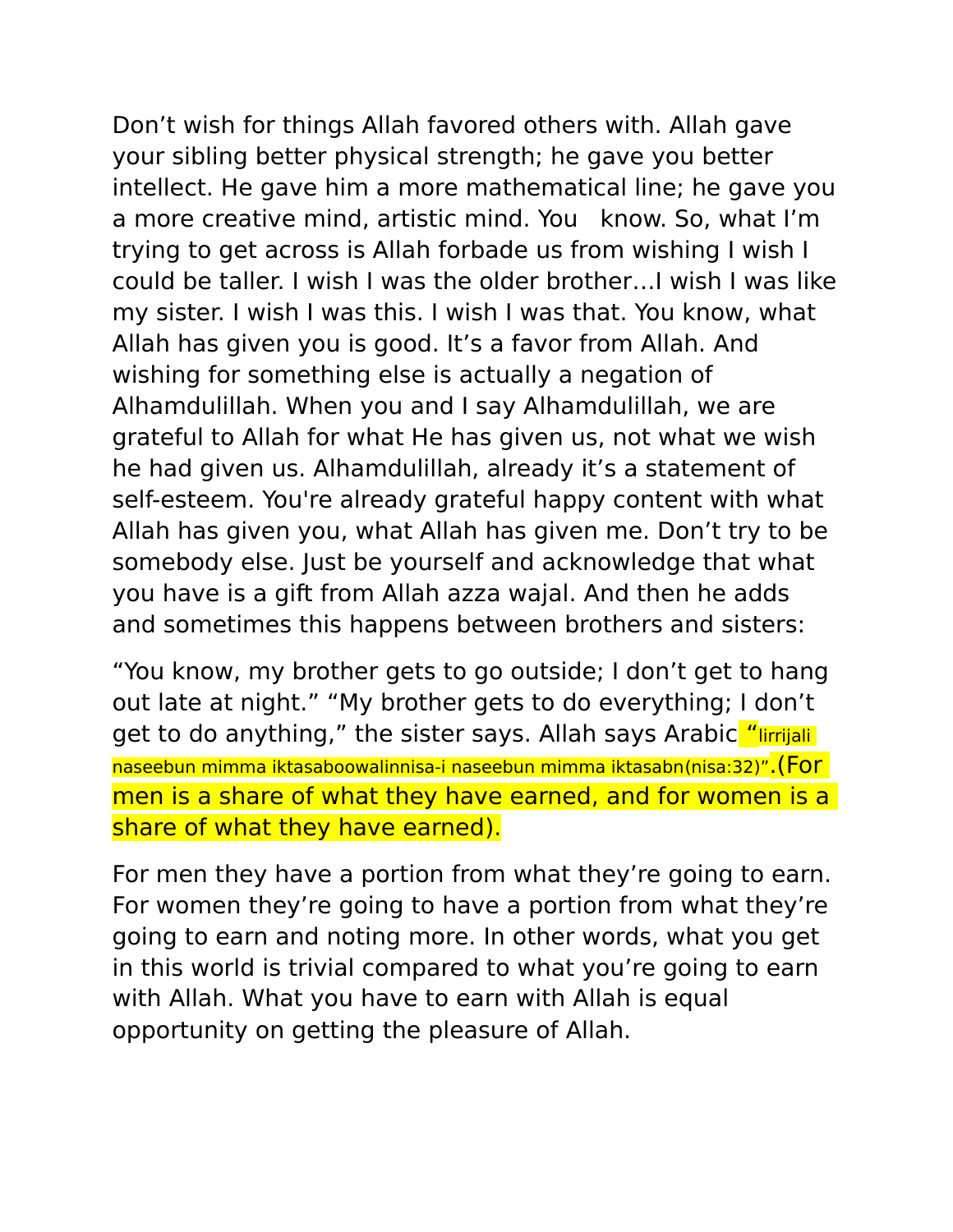So, one of the last things I want to share with you on this issue – I'm telling you this can really destroy a person if you don't pay attention to this you can become obsessive; you can become so obsessive that every time you think about your problems, you don't think about yourself. You think about whom to blame other than yourself for your problems and it's usually someone – in many cases – that you're jealous of. It's very peculiar that in Surah Yusuf I was telling you the story about jealousy, right? The aspect of jealousy between Yusuf and his brothers. It's very peculiar that when Yusuf's brothers spoke, the Qur'aan records their speech. And in Allah recording what they said He practically psychoanalyzed them. He gave us the entire psychological profile of these kids in like a sentence. You got these kids figured out. You know what they said? They're a bunch of guys and they don't begin with defining themselves; they begin with defining the problem they have in life: "Ith qaloo layoosufu waakhoohu ahabbuila abeena minna."(yususf:8) And then they define themselves: "Wanahnu AAusbatuninna abana lafee dalalin mubeen."(yusuf 8 contd)

My goodness! Yusuf and his brothers…Dad loves him way more than He loves us and we are a strong bunch of guys. Instead of saying, "We are a strong bunch of guys…" they say how come Dad loves him more? They couldn't even talk about themselves because they are so obsessed with their object of jealousy; it has so invaded their minds that whenever they get together, they talk about that. You know. This is a very serious problem because what this does is it never allows you to grow. It never allows you to become a better person, to come out of your shell, constantly living in the big shadow of somebody else. And you put that shadow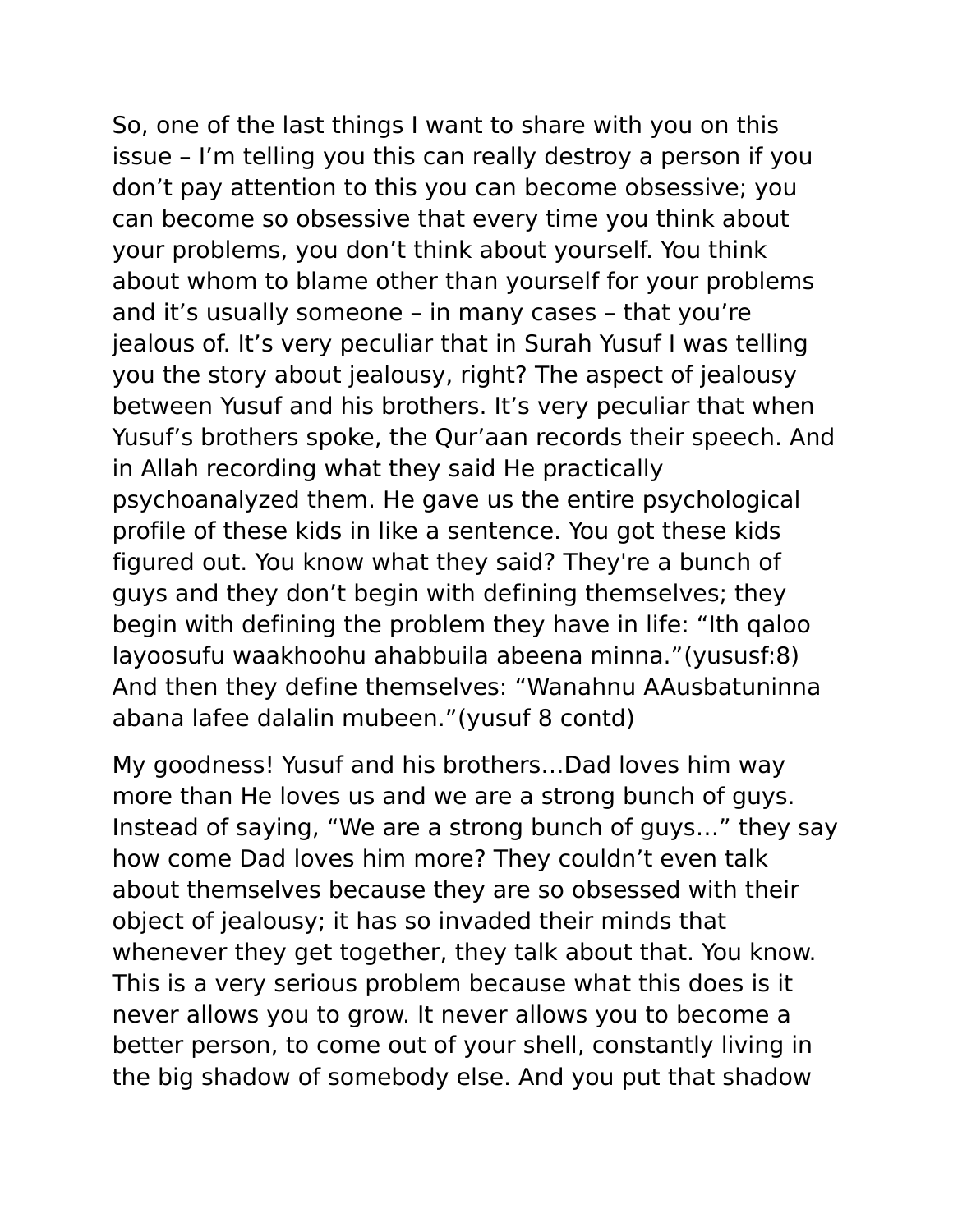there yourself; nobody else did that for you. You know. WA nahnu…and then of course the blame doesn't stop at your sibling. If you say "My sibling is better than me, smarter than me, then the next thing is, "my parents, it must have been their fault. So, the first object of your negative feelings was your sibling, and then it progresses over to what? Your parents. They say "inna abana lafee dalalin mubeen"…our father is clearly confuse. So, not only do we have bad feelings toward Yusuf, now it's going to extend to Dad also. And by the way, what happens to many of us? First we blame somebody else, then we expand the circle and eventually you know what happens? People start blaming Allah: Allah didn't bless me, Allah didn't give me enough. Allah expresses these adjectives together in the Qur'aan: Arabic. These are very powerful adjectives. Yaoosun kafoor. Whenever trouble comes to us, to a certain kind of person, they become extremely depressed. Aooze mubalagha extremely, overwhelmingly negative. La yadkhulfi…Nothing positive enters his mind. He's always thinking about problems. La yatha Sami…he doesn't laugh, he doesn't smile. He's just constantly like negative, negative. You ever see those people? You're within five feet of them and you get depressed. Those kinds of people:

"Huh"

"Isn't this conference amazing?"

"Yeah, it is? I don't know. "

This is going to downs everything. Or, when you're talking they have to find the negative in everything:

"Wasn't that khutba amazing?"

"Yeah, but somebody double-parked their car."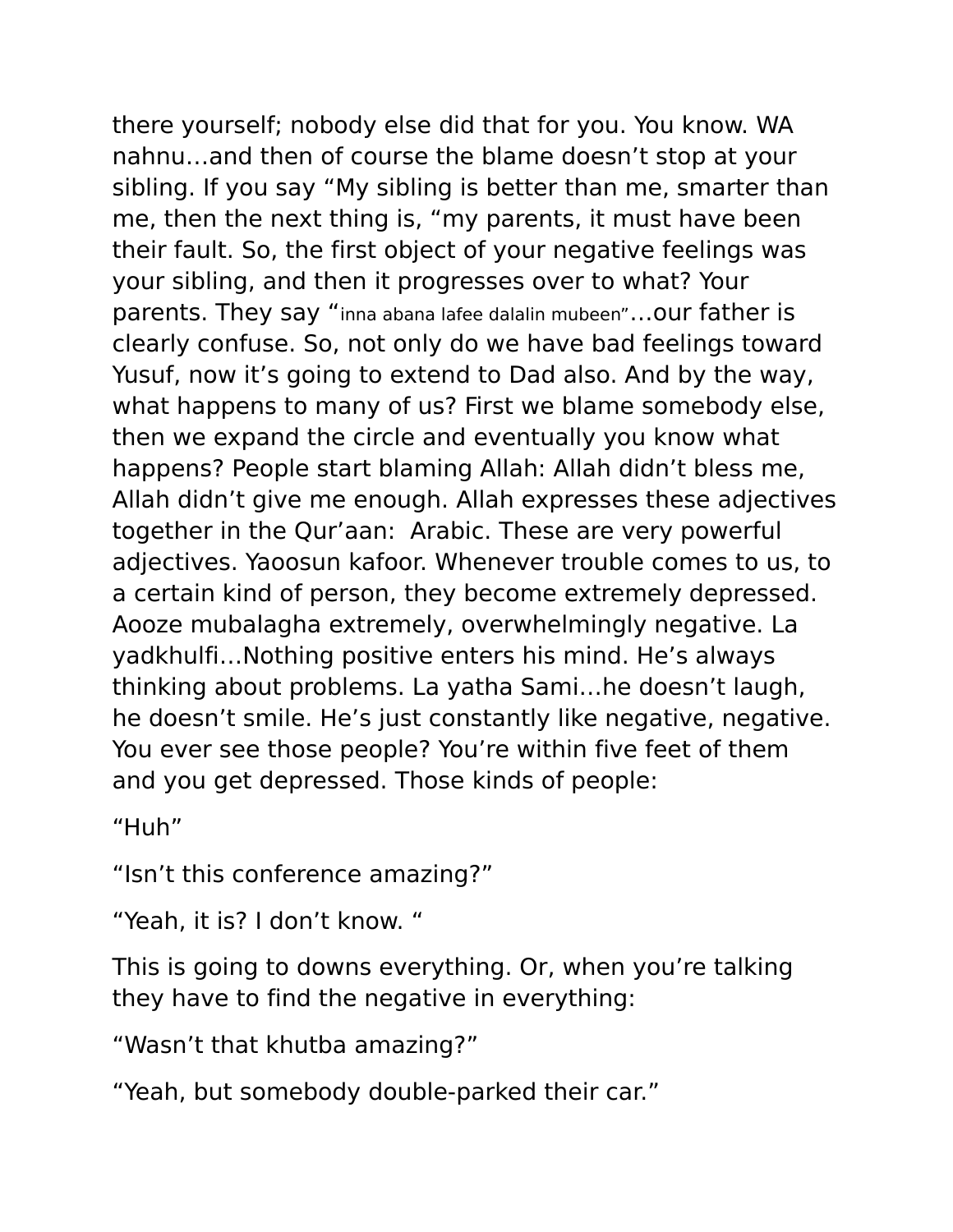They have to find something to poke at, something to be negative about. This is yaoose. And Allah says the only university you will graduate into is from this high school of yahoos to kafoor is disbelief. If you're constantly complaining, you have no reason to be grateful to Allah. No reason to praise Him. And that praise disappears and all that's left is disbelief. Subhanallah. It's a very logical progression; that's why it's so important. Sheikh Abdul Nasser in another session spoke about this. Allah azza wajal forbids us from losing hope in Allah. Why? Because hope is the first thing to go and imaan is next! Imaan is next. And it starts for many of you with jealousy. A lot of your depression is a result of jealousy. And it shouldn't be. I'll end with some practical examples (aside: oh wow. Is that one minute thing for Imam Siraj or is it for me?)

Okay. So you have, for example, where I come from, Pakistan. Alhamdulillah, I have 4 daughters; three together, and then two sons then fourth daughter, and you know, they're little girls right now, and but I have three sisters and all three of them got married. And there was a formula when they got married. This this is a formula in my household, a formula across households: the oldest daughter should get married first, then the one younger than her, then the one younger than her. And if you are the fourth brother, well, you know what? Isbir.Sabir… Too bad. We have to go in order…because it looks bad. And if, for instance, a proposal came for one of the younger daughters, we have to turn it down because there are two more planes waiting to take off. So you can't get on the runway until it's the turn for your flight. So you're in the pipeline. And if one does get married, the other two older sisters are in serious depression, like, "Come on! You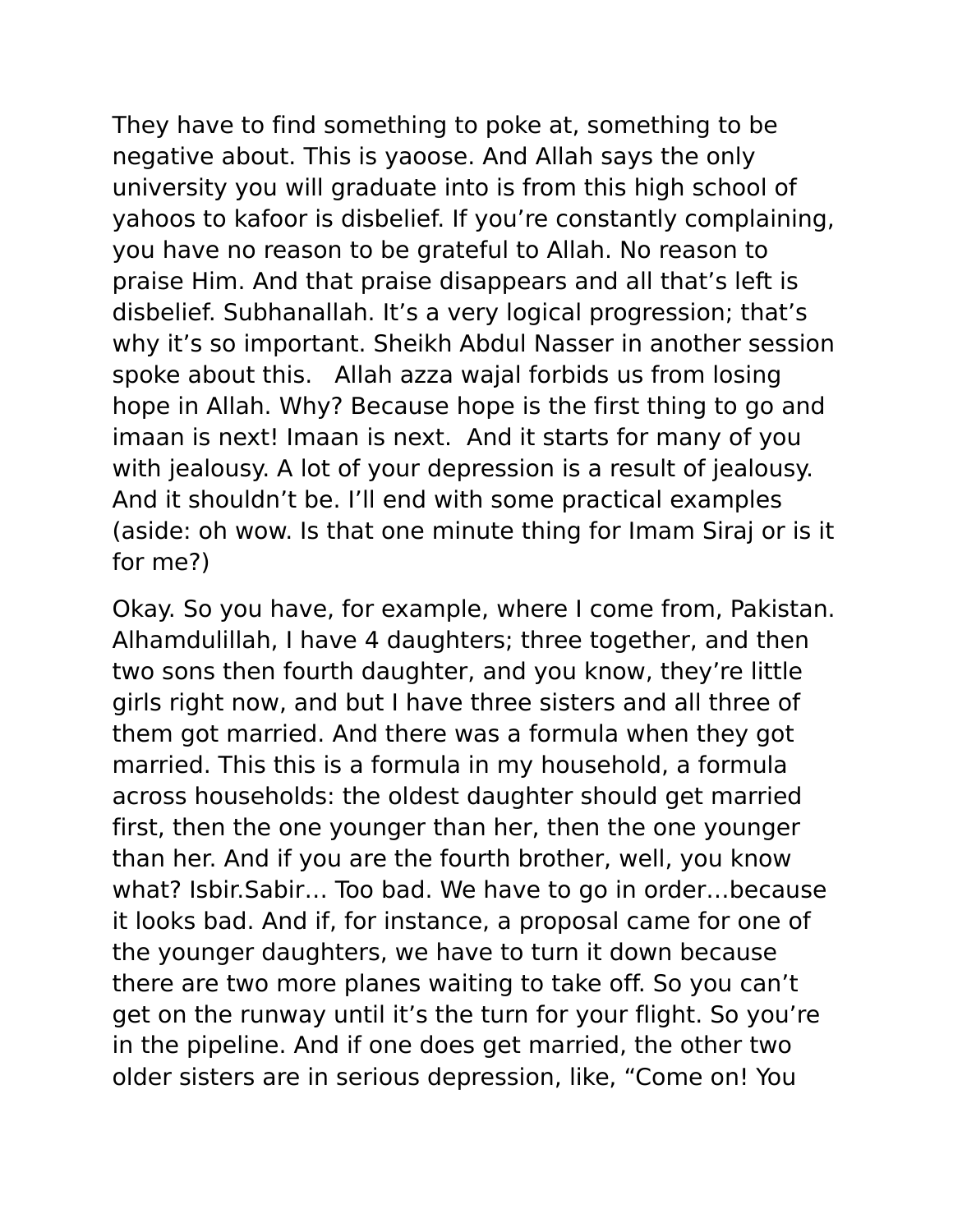cut the line!" It's like, when you're upset with somebody who cuts the line at the restaurant. You know. Come on bro! That's not fair! What formula is this? We made these arbitrary rules and got ourselves in trouble. When Allah brings rizk, when a good proposal comes it's a rizk for your family. It's like a gift from Allah. Consider it. Don't just say it doesn't meet our formula that we set up for ourselves and we will hold on to it stronger than we hold on to any commandment of God Himself, and we'll put our own family in trouble as a result. Allah says to us, you redullahi yukhaffif…Allah wants to lighten your burden for you. We make our life hard. We make it hard. These jealousies land us in so much trouble, so much difficulty. If your brother went to med school (your parents are going to hate me for this), and you don't like medicine, and you're going because your brother went. And if you don't go, and there's going to be some serious like when you get introduced at weddings:

"This is my son; he's a doctor. Or he's going to be, Insha'Allah."

"Don't you have another son…?"

"Ah, excuse me I have to go."

The other kid is just sitting there like, "Thanks, mom!" You know. Don't do that to your kids. Don't instill that jealousy in them. There are so many things in our culture. And the last I'll talk about is just for the parents, guys. Just the parents here: There are things that are part of our culture now that instill jealousy. That introduces jealousy into the family. Birthday, birthdays. I'm not talking about a fatwa. You know I'm not qualified. But you go and you get one of your kids a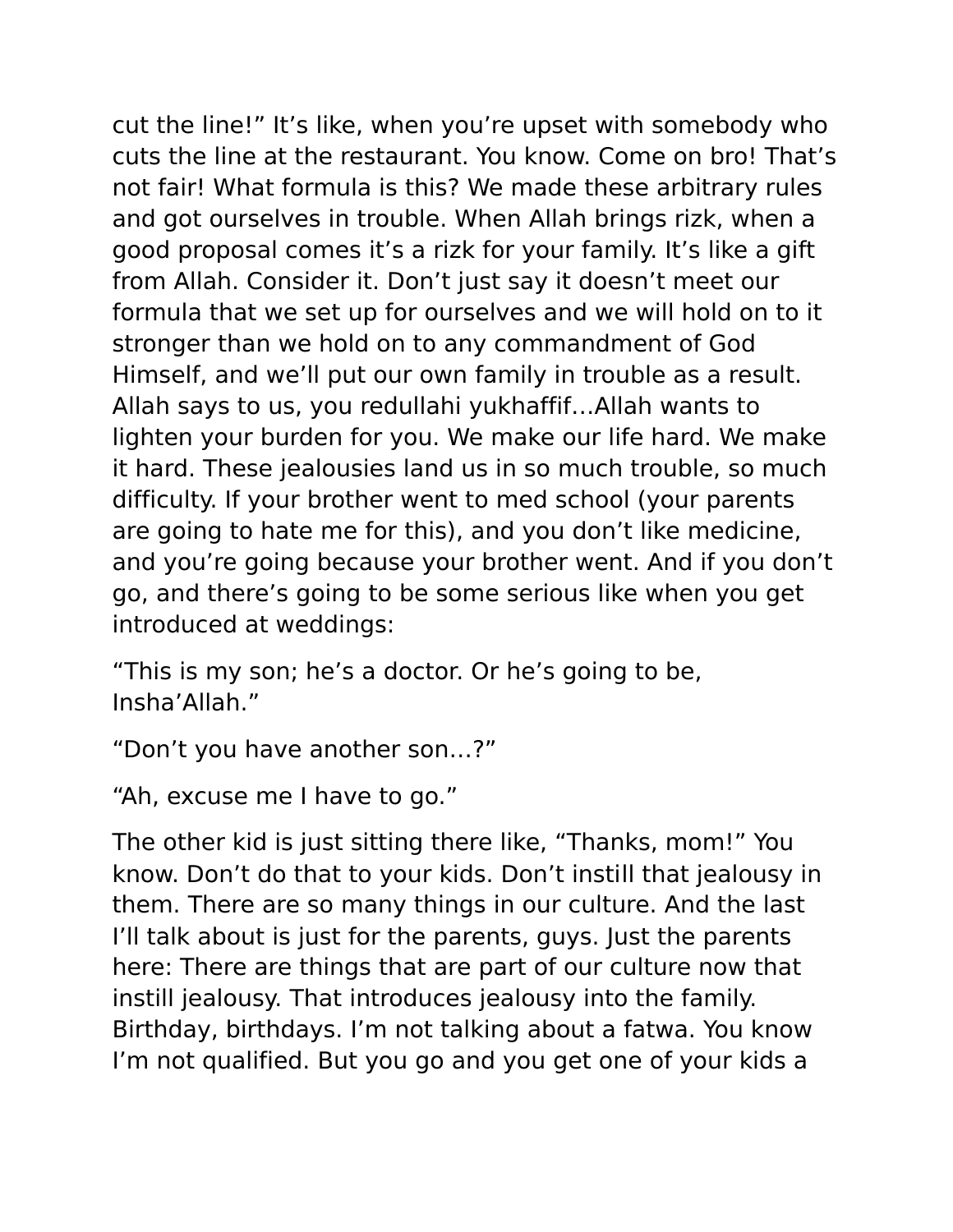gift. Have you seen the look on the other kid's face? Have you seen what they look like?

"When's my birthday coming?"

"It was just last month."

"You mean I got to wait eleven more months? And I have to just tolerate that this one received special accolades over everybody else?"

You guys review, you guys repeat the story of Yusuf (as): "Dad loves him more than us." You'll repeat that every birthday in your household. If you're going to get a gift, get it for everybody. And if you're going to give a gift, part of it is to be given to charity together. Allah gave us this; we are going to give some of it back. Instill good values into your kids. Don't brew jealousy among them. Stop comparing your children to your other children. Stop purposely praising some of your children in front of other children. Stop doing that. "You know, you're my good son," while you're looking at the other son: "Aaja, shabash mayree achi baity. This is my good daughter, Masha 'Allah. She listens to me. " Man, if you could see the flames coming out the other ones head. You know, when you see a knife on the other ones pillow when she goes to bed, you know where that came from. YOU did that! The parents did that. That's no way of parenting. I don't know why all these forms of psychological torture became standards of Muslim households as parenting techniques. But that's all they are: psychological torture. You'll find a way to stick it to your kids. Come on! Your kids should feel the most comfortable with you; the most relaxed with you. Their jealousy should be removed. They should be more protective of one another. It's a destructive force. A destructive,